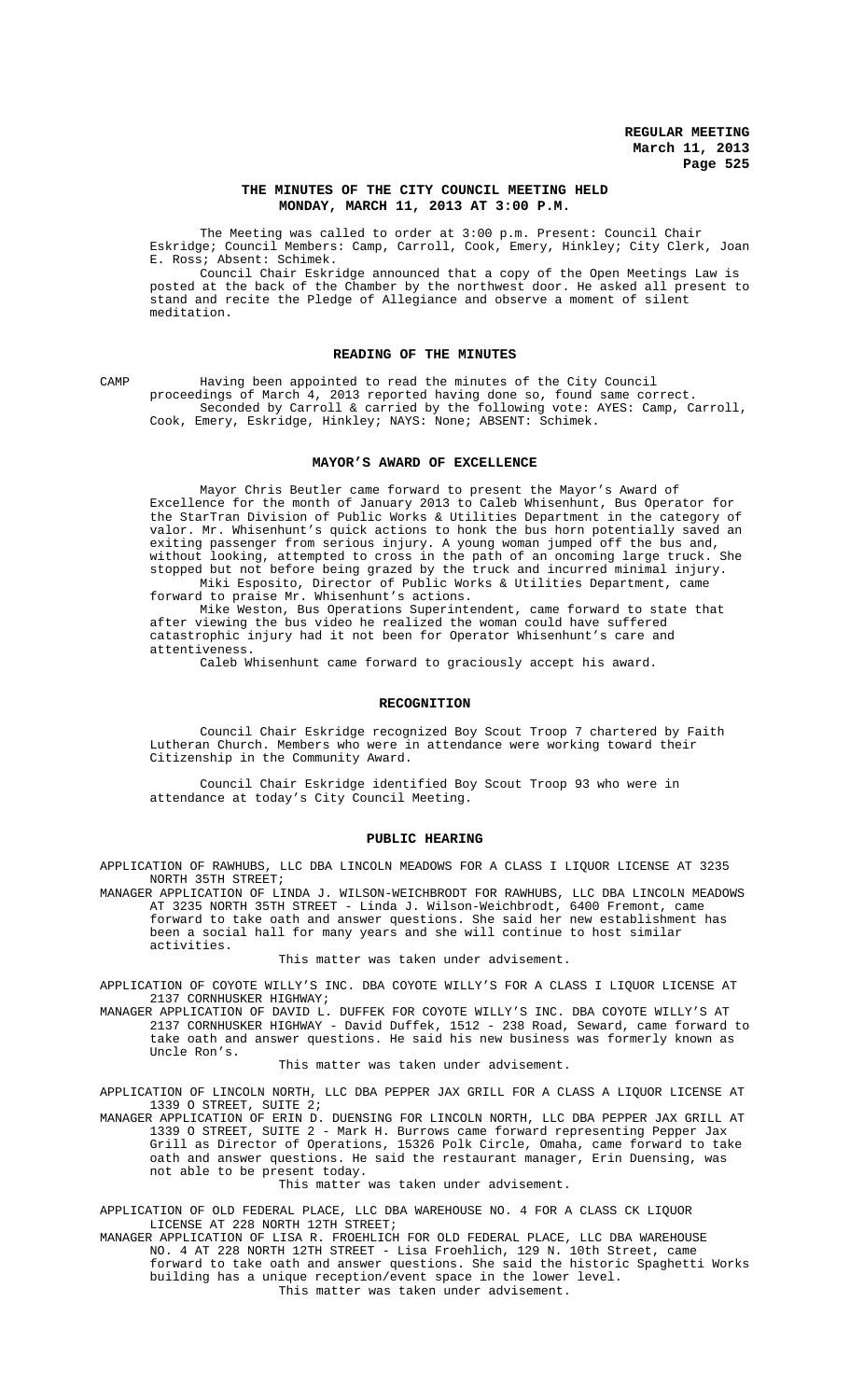VACATION 12010 - VACATING THE NORTH 12 FEET OF THE PRESCOTT AVENUE RIGHT-OF-WAY BETWEEN SOUTH 48TH STREET AND SOUTH 52ND STREET - Paul Janks, Union College representative, came forward to take oath and answer questions. This matter was taken under advisement.

APPROVING THE LICENSE AGREEMENT FOR PARKING BETWEEN THE CITY OF LINCOLN AND THE SALVATION ARMY FOR THE USE OF FIVE PARKING SPACES WITHIN THE PENTZER PARK PARKING LOT GENERALLY LOCATED AT NORTH 27TH STREET AND POTTER STREET - Lynn Johnson, Director of Parks & Recreation, came forward to identify the parking lot developed in 2003 when Potter Street was vacated at that time. The parking lot was intended to serve both people visiting Pentzer Park as well as visitors to the Salvation Army. The five additional parking spaces (four standard and one ADA) for Salvation Army will bring them into compliance with their special use permit. The agreement will have a 15-year term with an opportunity to renew for two additional 15-year terms. Mr. Johnson clarified details of an earlier memorandum of understanding but explained that a license agreement provides a more structured, formalized agreement.

This matter was taken under advisement.

AMENDING THE PAY SCHEDULE FOR A CERTAIN EMPLOYEE GROUP WHOSE CLASSIFICATIONS ARE ASSIGNED TO THE PAY RANGE WHICH IS PREFIXED BY THE LETTER "M" BY CHANGING THE CLASSIFICATION TITLE OF "DIVISION CHIEF OF MAINTENANCE" TO "DIVISION CHIEF OF LOGISTICS";

AMENDING THE PAY SCHEDULE FOR A CERTAIN EMPLOYEE GROUPS WHOSE CLASSIFICATION IS ASSIGNED TO THE PAY RANGE WHICH IS PREFIXED BY THE LETTER "M" BY CREATING THE CLASSIFICATIONS OF "FIBER NETWORK AND INFRASTRUCTURE MANAGER";

AMENDING THE PAY SCHEDULE FOR A CERTAIN EMPLOYEE GROUP WHOSE CLASSIFICATION IS<br>ASSIGNED TO THE PAY RANGE WHICH IS PREFIXED BY THE LETTER "A" BY CREATING THE ASSIGNED TO THE PAY RANGE WHICH IS PREFIXED BY THE LETTER "A" CLASSIFICATIONS OF "IMPACT FEE ADMINISTRATOR" - Doug McDaniel, Personnel Director, came forward to explain that the title "Division Chief of Logistics" is more contemporary and encompasses many other components than just maintenance. In further discussion of the title change, Mr. McDaniel said it will have no impact on pay ranges.

Steve Huggenberger, Assistant City Attorney, came forward to provide background information on the position of "Fiber Network and Infrastructure Manager". In an effort to address complaints about the lack of competition/variety of providers of telecom services in Lincoln, this created position will accomplish several goals. He explained those goals as being the following: 1) to make telecom services attractive to the private sector; 2) to preserve newly constructed streets in the Downtown; and 3) to coordinate well with activities going on in Lincoln. Mr. Huggenberger addressed concerns about confidentiality, neutrality and priority to repairs. He said there are 128 cities in the United States with some version of a conduit/fiber system. In review of other systems, the Tulsa, OK, operation was a very unique, modest, one-price-to-access system and focused on occupation tax to be collected at the rear end. Mr. Huggenberger described the various components of the position that would be vital to the implementation & growth of the system. He provided the financial figures to cover the initial administrative costs of the system. He stressed the importance & need of the manager position.

Mike Lang, Mayor's Office, came forward to state that the created position & the conduit/fiber system is a primary economic development issue for the community of Lincoln. He said broadband is becoming a critical component of our infrastructure and will pay significant dividends moving forward in the future.

In response to questioning, Mr. Huggenberger said the system has an initial opportunity for four providers with a base price of \$65,000 per lessee, per year, with escalators as well.

Mr. McDaniel came forward to discuss the newly developed class of "Impact Fee Administrator." This reorganization allows an individual to move laterally from work that was housed under Public Works/Utilities to the Department of Building & Safety, Development Services.

This matter was taken under advisement.

APPROVING THE LEASE AGREEMENT BETWEEN THE CITY OF LINCOLN AND NEBRASKALINK HOLDINGS, LLC TO OCCUPY SPACE IN THE CITY'S LINCOLN TECHNOLOGY IMPROVEMENT DISTRICT

CONDUIT SYSTEM FOR A 20 YEAR TERM - Steve Huggenberger, Assistant City Attorney,<br>came forward to present the basics of the 20-year agreement to occupy one of the came forward to present the basics of the 20-year agreement to occupy innerducts that will be installed in the conduit system, known as the Lincoln Technology Improvement District. Mr. Huggenberger defined the current boundaries that will eventually expand to the whole City. He presented financial figures regarding the lease and stated there will be technical standards that all providers going into the City conduit will have to comply with.

Jason Axthelm, Director of Planning, NebraskaLink, Holdings, LLC, 6900 Van Dorn St., Suite 23, came forward to answer questions. He said his company saw a need for a statewide network that could provide communication infrastructure for all of Nebraska. They have successfully established their presence in western, central, north and northeastern parts of Nebraska but did not yet have a presence in Lincoln or Omaha. Mr. Axthelm clarified details of the conduit system and shared his personal opinion why a facilitator is needed.

Kyle Fischer, Chamber of Commerce, 1135 M St., came forward in support of the lease agreement. He said the conduit system is a catalyst for private sector investment. He asked that the City consider working on a mechanism in which the Fast Forward Fund can be repaid from its initial investment of \$750,000. This matter was taken under advisement.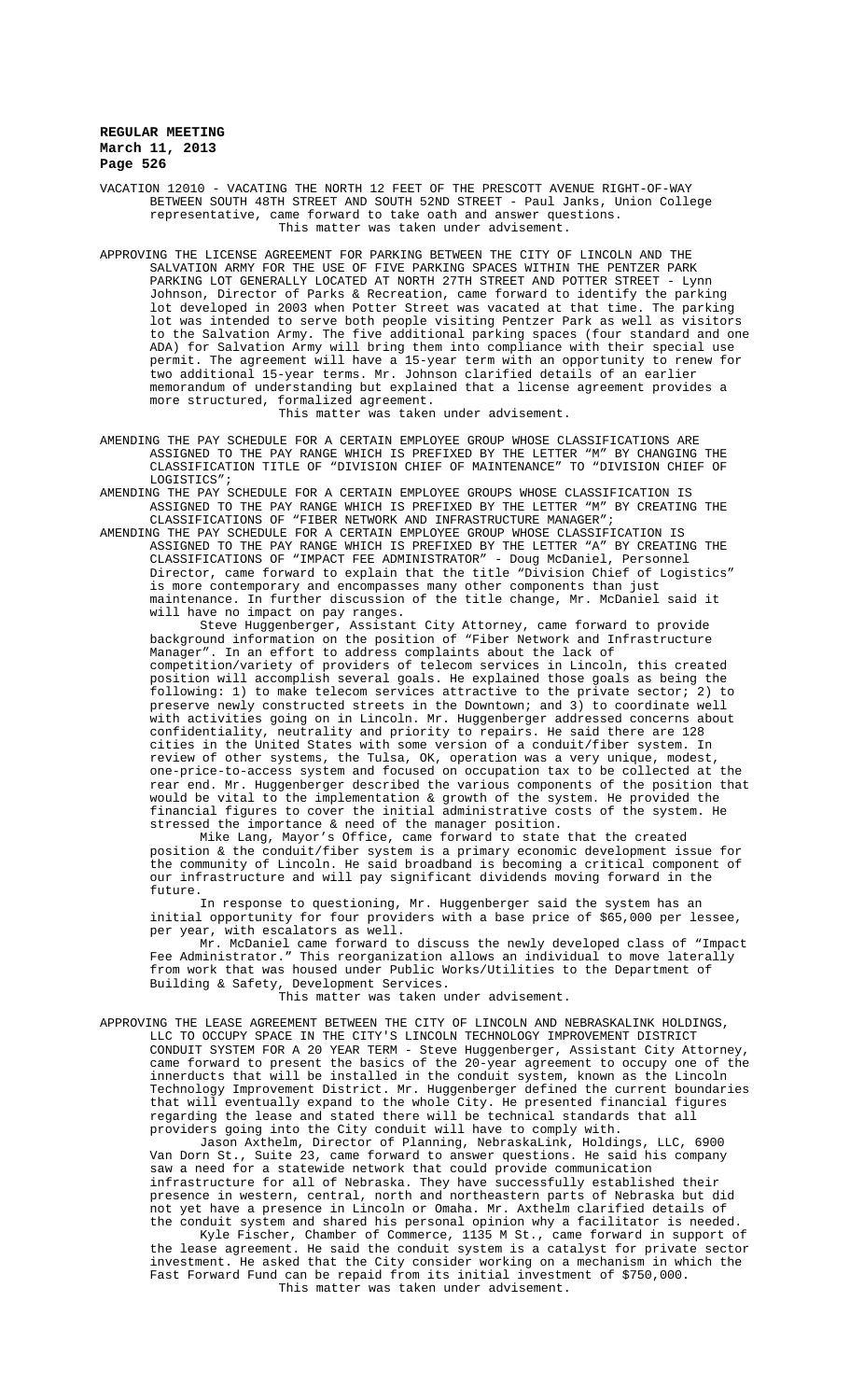WAIVER 13006 - APPLICATION OF PIUS X HIGH SCHOOL TO WAIVE THE PARKING LOT SURFACING REQUIREMENT, PURSUANT TO SECTION 27.67.100(C) OF THE LINCOLN MUNICIPAL CODE, ON PROPERTY GENERALLY LOCATED AT THE NORTHWEST CORNER OF ELDON DRIVE AND A STREET - Marvin Krout, Director of Planning Department, came forward to answer questions about the school's request to extend the requirement to pave the parking lot. This two-year extension is necessary to allow for funding and finalization of a redevelopment plan.

This matter was taken under advisement.

AMENDING THE LINCOLN-LANCASTER COUNTY AIR POLLUTION CONTROL REGULATIONS AND STANDARDS TO MODIFY EMISSIONS FEES FOR REGULATED AIR POLLUTANTS - Judy Halstead, Director of Lincoln-Lancaster County Health Department, came forward to speak about the air quality program and the changes that have occurred. To effectively manage a shortfall in their budget, they have worked with their Air Pollution Control Advisory Board to propose fee increases and to eliminate a vacant position from within the Health Department. Ms. Halstead said 91 sources will be impacted by tiering emission fees: fifty-four sources, or 59%, will not see any change in their fee from last year; 39% of the sources will see a 2.7% increase; two largest sources (NPPD and ADM) will see the bulk of the increase in fees. She said those who emit significantly more than others should be paying significantly more of the cost.

Scott Holmes, Environmental Public Health-Division Manager, was on hand for questioning.

Chris Schroeder, Air Quality Supervisor, was on hand for questioning. This matter was taken under advisement.

# **COUNCIL ACTION**

## **REPORTS OF CITY OFFICERS**

- REPORT FROM THE CITY TREASURER OF THE 3RD QUARTER 2012 PEG FEE FROM TIME WARNER CABLE - CLERK presented said report which was placed on file in the Office of the City Clerk. **(41-2518B)**
- REPORT FROM CITY TREASURER OF FRANCHISE TAX FOR THE MONTH OF JANUARY, 2013 FROM BLACK HILLS/NEBRASKA GAS UTILITY CO., LLC - CLERK presented said report which was placed on file in the Office of the City Clerk. **(16-1)**
- REPORT FROM CITY TREASURER OF E911 SURCHARGE FOR THE TIME PERIOD OCTOBER, 2012 THROUGH JANUARY, 2013 - CLERK presented said report which was placed on file in the Office of the City Clerk. **(20-02)**
- CLERK'S LETTER AND MAYOR'S APPROVAL OF RESOLUTIONS AND ORDINANCES PASSED BY THE CITY COUNCIL ON FEBRUARY 25, 2013 - CLERK presented said report which was placed on file in the Office of the City Clerk. **(27-1)**

### **PETITIONS & COMMUNICATIONS**

REFERRALS TO THE PLANNING DEPARTMENT:

Special Permit No. 11022A - Requested by Gana Trucking and Excavating for the excavation of soil on property generally located at NW 48th Street and Highway 34.

Special Permit No. 11033A - Requested by REGA Engineering Group, Inc. for an amendment for a Neighborhood Support Services facility on property generally located at N. 33rd Street and Overland Trail.

Text Amendment No. 13003 - Requested by the Director of Public Works & Utilities amending Title 27 of the Lincoln Municipal Code (Zoning Ordinance) by amending Chapter 27.52, Flood Regulations for Existing Urban Area, and Chapter 27.53, Flood Regulations for Existing New Growth Areas, to provide new dates associated with the approval of the effective floodplains for the City as a FEMA requirement for the National Flood Insurance Program.

Text Amendment No. 13004 - Requested by the Director of Public Works & Utilities amending Title 26 of the Lincoln Municipal Code (Land Subdivision Ordinance) by amending Chapter 26.24, Flood Regulations for Existing Urban Area, and Chapter 26.25, Flood Regulations for New Growth Area, to provide new dates associated with the approval of the effective flood plains for the City as a FEMA requirement for the National Flood Insurance Program.

PLACED ON FILE IN THE OFFICE OF THE CITY CLERK:

Waiver No. 12023 approved by the Planning Director on February 26, 2013 requested by Lincoln Federal Savings Bank to extend the time for two years to install sidewalks for Northview 7th Addition. The improvements shall be completed by February 26, 2015. Property is generally located at N. 24th Street and Northview Road. Administrative Amendment No. 13003 approved by the Planning Director on February 27, 2013 requested by Fire Brothers Development, LLC to extend the time for two years to install street trees for Baron's Ridge 3rd Addition and landscape

screen for Baron's Ridge 1st Addition. The improvements shall be completed by February 27, 2013. Property is generally located at NW 1st Street and Highland Boulevard.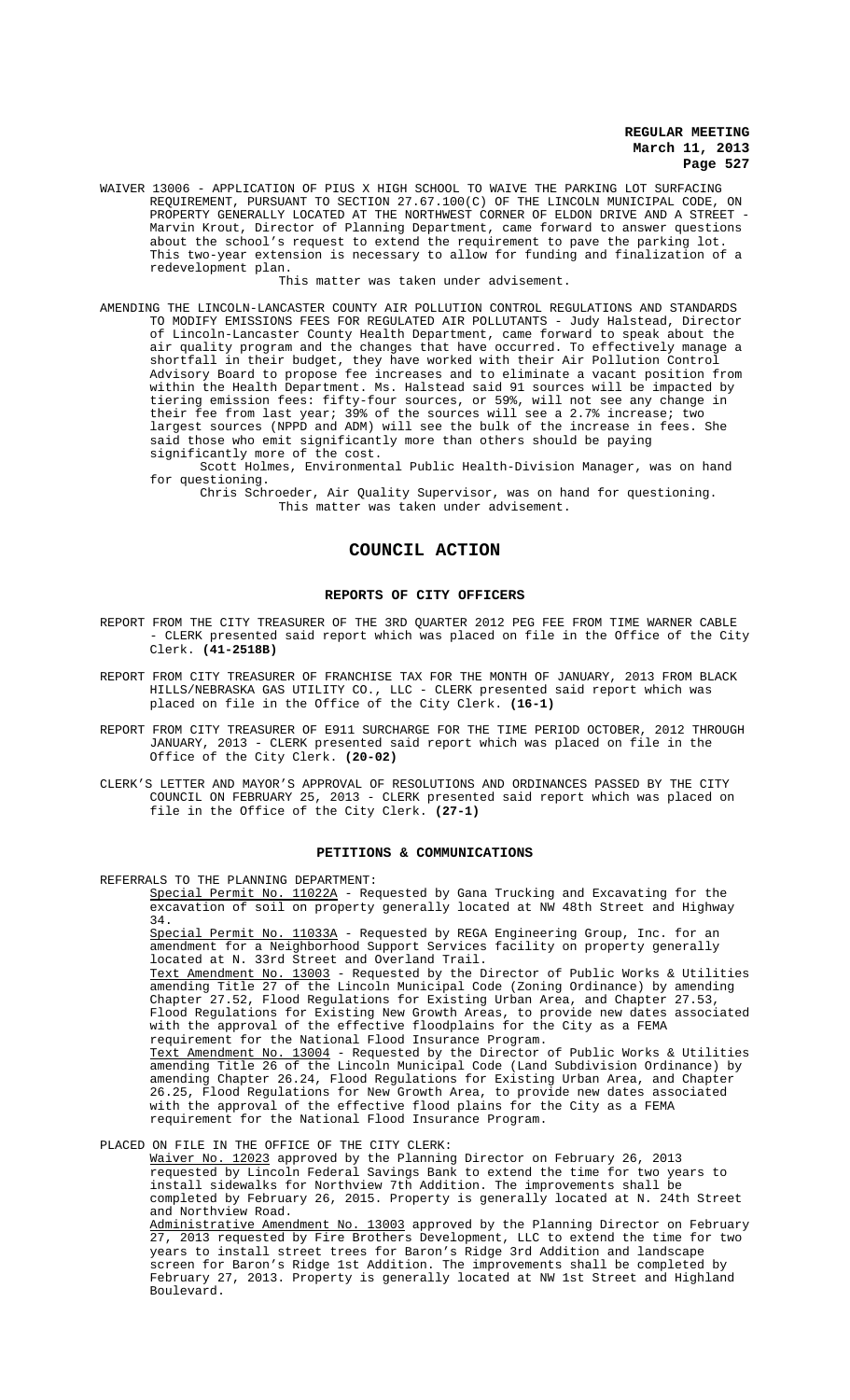> Administrative Amendment No. 13008 to Change of Zone No. 05004A, Pine Garden Planned Unit Development, approved by the Planning Director on February 27, 2013 requested by ESP, Inc. to delineate building envelopes for Lots 2 and 3, Block 1, to reallocate commercial floor area to Lot 2, and to revise General Notes 1 and 2 accordingly, on property generally located at the northwest corner of S. 84th Street and Old Cheney Road.

### **MISCELLANEOUS REFERRALS - NONE**

### **LIQUOR RESOLUTIONS**

APPLICATION OF RAWHUBS, LLC DBA LINCOLN MEADOWS FOR A CLASS I LIQUOR LICENSE AT 3235 NORTH 35TH STREET - CLERK read the following resolution, introduced by Jon Camp,

who moved its adoption for approval:<br>A-87245 BE IT RESOLVED by the City Com BE IT RESOLVED by the City Council of the City of Lincoln, Nebraska:

That after hearing duly had as required by law, consideration of the facts of this application, the Nebraska Liquor Control Act, and the pertinent City ordinances, the City Council recommends that the application of RAWHUBS, LLC dba Lincoln Meadows for a Class "I" liquor license at 3235 North 35th Street, Lincoln, Nebraska, for the license period ending April 30, 2013, be approved with the condition that:

1. Applicant must successfully complete the responsible beverage server training course required by Section 5.04.035 of the Lincoln Municipal Code within 30 days of approval of this resolution.

2. All employees must possess a valid Responsible Beverage Server/Seller Permit as required by Section 5.04.124 of the Lincoln Municipal Code.

3. The premises must comply in every respect with all city and state regulations.

The City Clerk is directed to transmit a copy of this resolution to the Nebraska Liquor Control Commission.

Introduced by Jon Camp

Seconded by Carroll & carried by the following vote: AYES: Camp, Carroll, Cook, Emery, Eskridge, Hinkley; NAYS: None; ABSENT: Schimek.

MANAGER APPLICATION OF LINDA J. WILSON-WEICHBRODT FOR RAWHUBS, LLC DBA LINCOLN MEADOWS AT 3235 NORTH 35TH STREET - CLERK read the following resolution, introduced by

Jon Camp, who moved its adoption for approval:<br>A-87246 WHEREAS, RAWHUBS, LLC dba Lincoln Meadow WHEREAS, RAWHUBS, LLC dba Lincoln Meadows located at 3235 North 35<sup>th</sup> Street, Lincoln, Nebraska has been approved for a Retail Class "I" liquor

license, and now requests that Linda J. Wilson-Weichbrodt be named manager; WHEREAS, Linda J. Wilson-Weichbrodt appears to be a fit and proper person

to manage said business. NOW, THEREFORE, BE IT RESOLVED by the City Council of the City of Lincoln, Nebraska:

That after hearing duly had as required by law, consideration of the facts of this application, the Nebraska Liquor Control Act, and the pertinent City ordinances, the City Council recommends that Linda J. Wilson-Weichbrodt be approved as manager of this business for said licensee. The City Clerk is directed to transmit a copy of this resolution to the Nebraska Liquor Control Commission.

Introduced by Jon Camp

Seconded by Carroll & carried by the following vote: AYES: Camp, Carroll, Cook, Emery, Eskridge, Hinkley; NAYS: None; ABSENT: Schimek.

APPLICATION OF COYOTE WILLY'S INC. DBA COYOTE WILLY'S FOR A CLASS I LIQUOR LICENSE AT 2137 CORNHUSKER HIGHWAY - CLERK read the following resolution, introduced by

Jon Camp, who moved its adoption for approval:<br>A-87247 BE IT RESOLVED by the City Council of the

BE IT RESOLVED by the City Council of the City of Lincoln, Nebraska: That after hearing duly had as required by law, consideration of the facts of this application, the Nebraska Liquor Control Act, and the pertinent City ordinances, the City Council recommends that the application of Coyote Willy's Inc. dba Coyote Willy's for a Class "I" liquor license at 2137 Cornhusker Highway, Lincoln, Nebraska, for the license period ending April 30, 2013, be approved with the condition that:<br>1. Applicant must successfully c

Applicant must successfully complete the responsible beverage server training course required by Section 5.04.035 of the Lincoln Municipal Code within 30 days of approval of this resolution.

2. All employees must possess a valid Responsible Beverage Server/Seller Permit as required by Section 5.04.124 of the Lincoln Municipal Code.

3. The premises must comply in every respect with all city and state regulations.

The City Clerk is directed to transmit a copy of this resolution to the Nebraska Liquor Control Commission.

Introduced by Jon Camp

Seconded by Carroll & carried by the following vote: AYES: Camp, Carroll, Cook, Emery, Eskridge, Hinkley; NAYS: None; ABSENT: Schimek.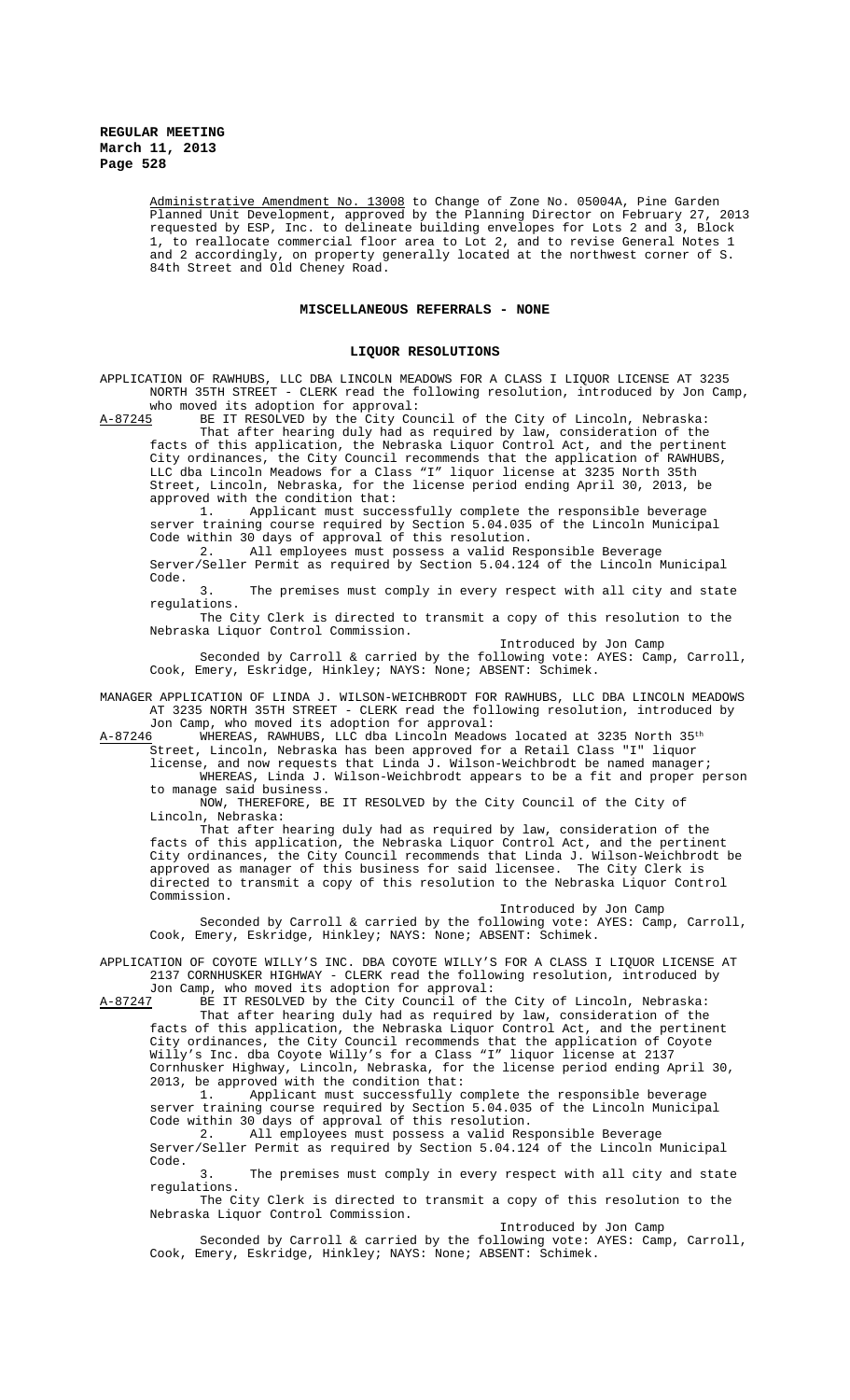MANAGER APPLICATION OF DAVID L. DUFFEK FOR COYOTE WILLY'S INC. DBA COYOTE WILLY'S AT 2137 CORNHUSKER HIGHWAY - CLERK read the following resolution, introduced by

Jon Camp, who moved its adoption for approval:<br>A-87248 WHEREAS, Coyote Willy's Inc. dba Coyote WHEREAS, Coyote Willy's Inc. dba Coyote Willy's located at 2137

Cornhusker Highway, Lincoln, Nebraska has been approved for a Retail Class "I" liquor license, and now requests that David L. Duffek be named manager;

WHEREAS, David L. Duffek appears to be a fit and proper person to manage said business.

NOW, THEREFORE, BE IT RESOLVED by the City Council of the City of Lincoln, Nebraska:

That after hearing duly had as required by law, consideration of the facts of this application, the Nebraska Liquor Control Act, and the pertinent City ordinances, the City Council recommends that David L. Duffek be approved as manager of this business for said licensee. The City Clerk is directed to transmit a copy of this resolution to the Nebraska Liquor Control Commission. Introduced by Jon Camp

Seconded by Carroll & carried by the following vote: AYES: Camp, Carroll, Cook, Emery, Eskridge, Hinkley; NAYS: None; ABSENT: Schimek.

APPLICATION OF LINCOLN NORTH, LLC DBA PEPPER JAX GRILL FOR A CLASS A LIQUOR LICENSE AT 1339 O STREET, SUITE 2 - CLERK read the following resolution, introduced by Jon Camp, who moved its adoption for approval:<br>A-87249 BE IT RESOLVED by the City Council of

BE IT RESOLVED by the City Council of the City of Lincoln, Nebraska: That after hearing duly had as required by law, consideration of the

facts of this application, the Nebraska Liquor Control Act, and the pertinent City ordinances, the City Council recommends that the application of Lincoln North, LLC dba Pepper Jax Grill for a Class "A" liquor license at 1339 O Street, Suite 2, Lincoln, Nebraska, for the license period ending April 30, 2013, be approved with the condition that:

1. There be no business or personal alcohol related offenses by the applicant within the first year after approval.

2. All employees must possess a valid Responsible Beverage Server/Seller Permit as required by Section 5.04.124 of the Lincoln Municipal Code.

3. The premises must comply in every respect with all city and state regulations.

The City Clerk is directed to transmit a copy of this resolution to the Nebraska Liquor Control Commission.

Introduced by Jon Camp Seconded by Carroll & carried by the following vote: AYES: Camp, Carroll, Cook, Emery, Eskridge, Hinkley; NAYS: None; ABSENT: Schimek.

MANAGER APPLICATION OF ERIN D. DUENSING FOR LINCOLN NORTH, LLC DBA PEPPER JAX GRILL AT 1339 O STREET, SUITE 2 - CLERK read the following resolution, introduced by Jon Camp, who moved its adoption for approval:

A-87250 WHEREAS, Lincoln North, LLC dba Pepper Jax Grill located at 1339 O Street, Suite 2, Lincoln, Nebraska has been approved for a Retail Class "A"

liquor license, and now requests that Erin D. Duensing be named manager; WHEREAS, Erin D. Duensing appears to be a fit and proper person to manage said business.

NOW, THEREFORE, BE IT RESOLVED by the City Council of the City of Lincoln, Nebraska:

That after hearing duly had as required by law, consideration of the facts of this application, the Nebraska Liquor Control Act, and the pertinent<br>City ordinances, the City Council recommends that Erin D. Duensing be approved City ordinances, the City Council recommends that Erin D. Duensing be approved as manager of this business for said licensee. The City Clerk is directed to transmit a copy of this resolution to the Nebraska Liquor Control Commission. Introduced by Jon Camp

Seconded by Carroll & carried by the following vote: AYES: Camp, Carroll, Cook, Emery, Eskridge, Hinkley; NAYS: None; ABSENT: Schimek.

APPLICATION OF OLD FEDERAL PLACE, LLC DBA WAREHOUSE NO. 4 FOR A CLASS CK LIQUOR LICENSE AT 228 NORTH 12TH STREET - CLERK read the following resolution,

introduced by Jon Camp, who moved its adoption for approval:

A-87251 BE IT RESOLVED by the City Council of the City of Lincoln, Nebraska: That after hearing duly had as required by law, consideration of the facts of this application, the Nebraska Liquor Control Act, and the pertinent City ordinances, the City Council recommends that the application of Old Federal Place, LLC dba Warehouse No. 4 for a Class "CK" liquor license at 228 North 12th Street, Lincoln, Nebraska, for the license period ending October 31, 2013, be approved with the condition that:

1. All employees must possess a valid Responsible Beverage Server/Seller Permit as required by Section 5.04.124 of the Lincoln Municipal Code.

2. The premises must comply in every respect with all city and state regulations.

The City Clerk is directed to transmit a copy of this resolution to the Nebraska Liquor Control Commission.

Introduced by Jon Camp

Seconded by Carroll & carried by the following vote: AYES: Camp, Carroll, Cook, Emery, Eskridge, Hinkley; NAYS: None; ABSENT: Schimek.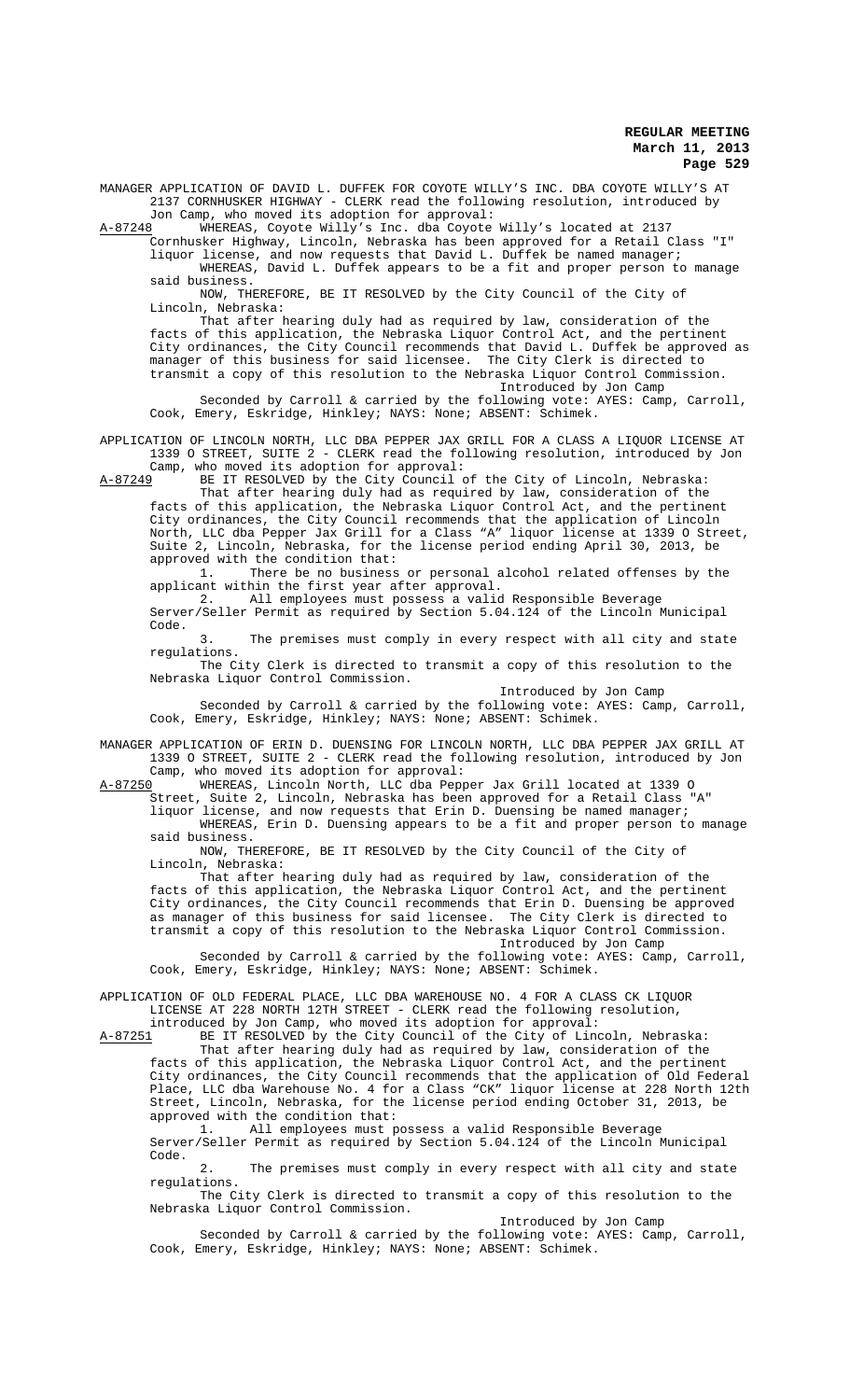MANAGER APPLICATION OF LISA R. FROEHLICH FOR OLD FEDERAL PLACE, LLC DBA WAREHOUSE NO. 4 AT 228 NORTH 12TH STREET - CLERK read the following resolution, introduced by Jon Camp, who moved its adoption for approval:

A-87252<sup>1</sup> WHEREAS, Old Federal Place, LLC dba Warehouse No. 4 located at 228 North 12th Street, Lincoln, Nebraska has been approved for a Retail Class "CK" liquor

license, and now requests that Lisa R. Froehlich be named manager; WHEREAS, Lisa R. Froehlich appears to be a fit and proper person to manage said business.

NOW, THEREFORE, BE IT RESOLVED by the City Council of the City of Lincoln, Nebraska:

That after hearing duly had as required by law, consideration of the facts of this application, the Nebraska Liquor Control Act, and the pertinent City ordinances, the City Council recommends that Lisa R. Froehlich be approved as manager of this business for said licensee. The City Clerk is directed to transmit a copy of this resolution to the Nebraska Liquor Control Commission. Introduced by Jon Camp

Seconded by Carroll & carried by the following vote: AYES: Camp, Carroll, Cook, Emery, Eskridge, Hinkley; NAYS: None; ABSENT: Schimek.

# ORDINANCES - 2<sup>ND</sup> READING & RELATED RESOLUTIONS (as required)

- CHANGE OF ZONE 13003 APPLICATION OF SIGMA ALPHA EPSILON BUILDING ASSOCIATION FOR A CHANGE OF ZONE FROM R-7 RESIDENTIAL DISTRICT TO R-7 RESIDENTIAL DISTRICT WITH LANDMARK OVERLAY, DESIGNATING THE SIGMA ALPHA EPSILON FRATERNITY HOUSE AS A LANDMARK, ON PROPERTY GENERALLY LOCATED AT 635 NORTH 16TH STREET - CLERK read an ordinance, introduced by Lloyd Hinkley, amending the City of Lincoln Zoning District Map attached to and made a part of Title 27 of the Lincoln Municipal Code by designating certain property as a Landmark, the second time.
- VACATION 12010 VACATING THE NORTH 12 FEET OF THE PRESCOTT AVENUE RIGHT-OF-WAY BETWEEN SOUTH 48TH STREET AND SOUTH 52ND STREET - CLERK read an ordinance, introduced by Lloyd Hinkley, vacating the north 12 feet of the Prescott Avenue right-of-way between South 48th Street and South 52nd Street, and retaining title thereto in the City of Lincoln, Lancaster County, Nebraska, the second time.
- APPROVING THE LICENSE AGREEMENT FOR PARKING BETWEEN THE CITY OF LINCOLN AND THE SALVATION ARMY FOR THE USE OF FIVE PARKING SPACES WITHIN THE PENTZER PARK PARKING LOT GENERALLY LOCATED AT NORTH 27TH STREET AND POTTER STREET - CLERK read an ordinance, introduced by Lloyd Hinkley, accepting and approving the License Agreement between the City of Lincoln, Nebraska and the Salvation Army to designate five parking spaces in the Pentzer Park parking lot generally located at North 27th Street and Potter Street for use by the Salvation Army, the second time.
- AMENDING THE PAY SCHEDULE FOR A CERTAIN EMPLOYEE GROUP WHOSE CLASSIFICATIONS ARE ASSIGNED TO THE PAY RANGE WHICH IS PREFIXED BY THE LETTER "M" BY CHANGING THE CLASSIFICATION TITLE OF "DIVISION CHIEF OF MAINTENANCE" TO "DIVISION CHIEF OF LOGISTICS" - CLERK read an ordinance, introduced by Lloyd Hinkley, amending Section 1 of Ordinance No. 19776 passed September 17, 2012, relating to the pay schedules of employees whose classifications are assigned to the pay range which is prefixed by the letter "M," by changing the job classification title of "Division Chief of Maintenance" to "Division Chief of Logistics," the second time.
- AMENDING THE PAY SCHEDULE FOR A CERTAIN EMPLOYEE GROUPS WHOSE CLASSIFICATION IS ASSIGNED TO THE PAY RANGE WHICH IS PREFIXED BY THE LETTER "M" BY CREATING THE CLASSIFICATIONS OF "FIBER NETWORK AND INFRASTRUCTURE MANAGER" - CLERK read an ordinance, introduced by Lloyd Hinkley, amending Section 1 of Ordinance No. 19776 passed September 17, 2012 relating to the pay schedules of employees whose classifications are assigned to the pay range which is prefixed by the letter "M," by creating the job classification of "Fiber Network and Infrastructure Manager," the second time.
- AMENDING THE PAY SCHEDULE FOR A CERTAIN EMPLOYEE GROUP WHOSE CLASSIFICATION IS ASSIGNED TO THE PAY RANGE WHICH IS PREFIXED BY THE LETTER "A" BY CREATING THE CLASSIFICATIONS OF "IMPACT FEE ADMINISTRATOR" - CLERK read an ordinance, introduced by Lloyd Hinkley, amending Section 1 of Ordinance No. 19601 passed August 15, 2011, relating to the pay schedules of employees whose classifications are assigned to the pay range which is prefixed by the letter "A," by creating the job classification of "Impact Fee Administrator," the second time.
- APPROVING THE LEASE AGREEMENT BETWEEN THE CITY OF LINCOLN AND NEBRASKALINK HOLDINGS, LLC TO OCCUPY SPACE IN THE CITY'S LINCOLN TECHNOLOGY IMPROVEMENT DISTRICT CONDUIT SYSTEM FOR A 20 YEAR TERM - CLERK read an ordinance, introduced by Lloyd Hinkley, accepting and approving a Conduit System Lease Agreement between the City of Lincoln, Nebraska and NebraskaLink Holdings, LLC to occupy space in the City's Lincoln Technology Improvement District conduit system for a 20 year term, the second time.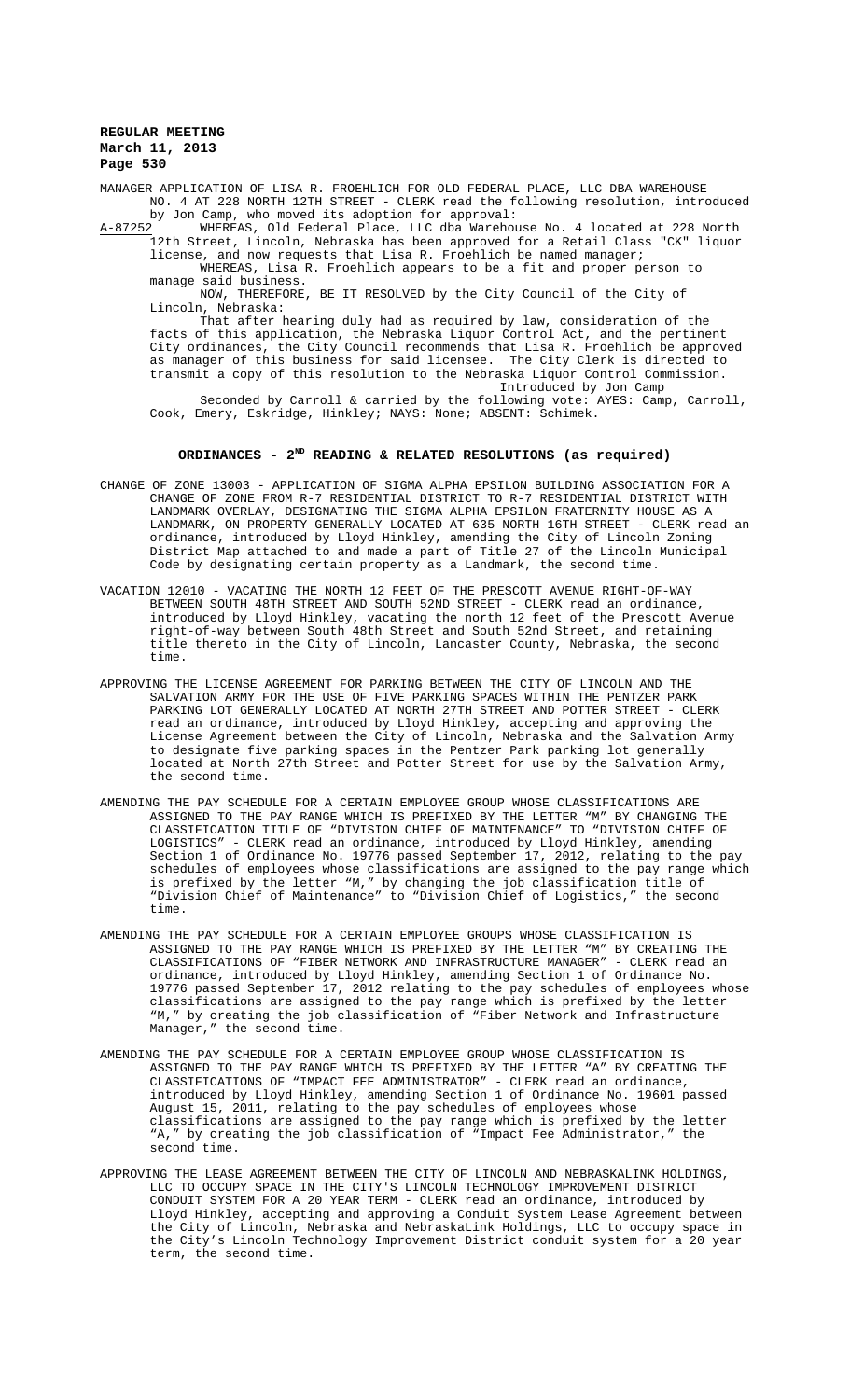### **PUBLIC HEARING - RESOLUTIONS**

WAIVER 13006 - APPLICATION OF PIUS X HIGH SCHOOL TO WAIVE THE PARKING LOT SURFACING REQUIREMENT, PURSUANT TO SECTION 27.67.100(C) OF THE LINCOLN MUNICIPAL CODE, ON PROPERTY GENERALLY LOCATED AT THE NORTHWEST CORNER OF ELDON DRIVE AND A STREET - CLERK read the following resolution, introduced by Lloyd Hinkley, who moved its

adoption:<br>A-87253 WH WHEREAS, the Catholic Bishop of Lincoln, on behalf of Pius X High School, has requested a waiver of the surfacing requirements for a parking lot on property generally located at the northeast corner of Eldon Drive and A Street and legally described as:

Block 4, Eastridge 5th Addition, Lincoln, Lancaster County, Nebraska; and

WHEREAS, the City Council finds that:

a. The parking lot for which the waiver of the surfacing requirement is requested is to be used in conjunction with a nonprofit, religious, educational, or philanthropic institution;

b. Alternate materials or techniques will be utilized which provide reasonable control of dust, runoff, and safe circulation; and<br>c. The location of the parking lot is a sufficient

The location of the parking lot is a sufficient distance from surrounding uses so that it will not adversely affect the surrounding uses, and the frequency of use of the parking lot is so low that compliance with the surfacing requirements at the present time would cause undue economic hardship upon the School as compared with minimal impact upon the surrounding land uses.

NOW, THEREFORE, BE IT RESOLVED by the City Council of the City of Lincoln, Nebraska:

In consideration of the findings made above, the parking lot design standards requiring the paving of the parking lot for Pius X High School on property generally located at the northwest corner of Eldon Drive and A Street and legally described above is hereby temporarily waived, subject to revocation, pursuant to § 27.67.100(c) of the Lincoln Municipal Code, under the following conditions:

This approval waives the requirement to pave the temporary, 28stall parking lot for two years from the date of approval of this Resolution and grants the Director Building and Safety the authority to approve a one-year extension if the project is under contract but additional time is needed. 2. The School shall cause to be prepared and submitted to the

Planning Department a final plot plan along with five copies. 3. Before use of the parking lot all development and construction

must substantially comply with the approved plans.

4. The terms, conditions, and requirements of this resolution shall run with the land and be binding on Pius X High School, its successors and assigns.

The City Clerk shall file a copy of the resolution approving the waiver with the Register of Deeds, filing fees therefor to be paid in advance by the School.

Introduced by Lloyd Hinkley

Seconded by Carroll & carried by the following vote: AYES: Camp, Carroll, Cook, Emery, Eskridge, Hinkley; NAYS: None; ABSENT: Schimek.

AMENDING THE LINCOLN-LANCASTER COUNTY AIR POLLUTION CONTROL REGULATIONS AND STANDARDS TO MODIFY EMISSIONS FEES FOR REGULATED AIR POLLUTANTS - CLERK read the following resolution, introduced by Lloyd Hinkley, who moved its adoption:

A-87254 BE IT RESOLVED by the City Council of the City of Lincoln, Nebraska: That the Proposed Tiered Air Pollution Emission Fees of the Lincoln-Lancaster County Air Pollution Control Program Regulations and Standards implemented by the Lincoln-Lancaster County Health Department, a copy of which

is attached hereto, marked as Attachment "A" and made a part hereof by reference, to modify the emission fee structure to base increase in fees on amount of air pollution, are hereby approved.

The City Clerk is directed to return two (2) fully executed copies of this Resolution and Amendments to Angela Zocholl, Lancaster County Clerk's Office, for filing with the County.

Introduced by Lloyd Hinkley Seconded by Carroll & carried by the following vote: AYES: Camp, Carroll, Cook, Emery, Eskridge, Hinkley; NAYS: None; ABSENT: Schimek.

APPROVING APPROPRIATIONS IN THE AMOUNT OF \$41,741.00 FROM THE OPERATION OF KENO LOTTERY FUNDS FOR VARIOUS HUMAN SERVICES (ROUND 37) AND ALLOCATING \$5,000.00 TO THE 2013 H.S. EMERGENCY FUND FOR A TOTAL OF \$46,741.00 - CLERK read the

following resolution, introduced by Lloyd Hinkley, who moved its adoption: A-87255 WHEREAS, Resolution No. A-75378 provides that five percent of the gross proceeds realized by the City of Lincoln from the operation of a keno lottery shall be designated for such human services as may be recommended and approved by the Joint Budget Committee, City Council and Lancaster Board of Commissioners; and

WHEREAS, the Joint Budget Committee has recommended that the City Council and Lancaster County Board of Commissioners approve the designation of \$41,741.00 from said gross funds for the human services and allocate \$5,000.00 to the 2013 H.S. Emergency Fund for a total of \$46,741.00, as listed in Attachment "A" (Keno Prevention Fund Round 37) attached hereto and incorporated herein by reference.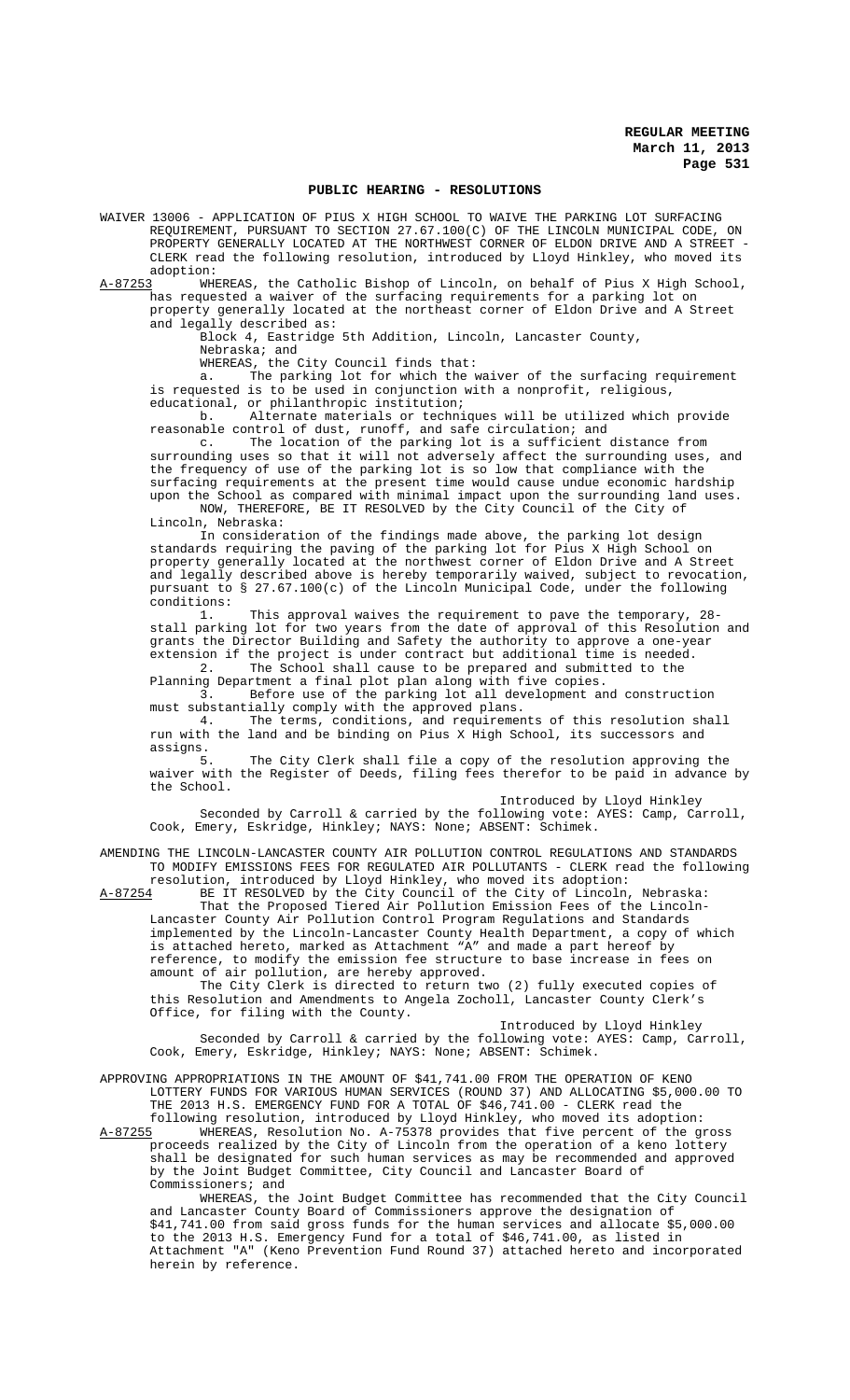NOW, THEREFORE, BE IT RESOLVED by the City Council of the City of Lincoln, Nebraska:

The designation of the \$41,741.00 from gross funds from the operation of keno lottery for the human services and the allocation of \$5,000.00 to the 2013<br>H.S. Emergency Fund for a total of \$46,741.00, as listed in Attachment "A" is H.S. Emergency Fund for a total of \$46,741.00, as listed in Attachment "A" hereby approved and the Mayor is authorized to enter into grant contracts with the respective agencies providing said human services.

Introduced by Lloyd Hinkley Seconded by Carroll & carried by the following vote: AYES: Camp, Carroll, Cook, Emery, Eskridge, Hinkley; NAYS: None; ABSENT: Schimek.

# ORDINANCE - 3<sup>RD</sup> READING & RELATED RESOLUTIONS (as required)

VACATION NO. 12009 – VACATING THE NORTH-SOUTH ALLEY BETWEEN WEST O STREET AND WEST MONROE STREET, EAST OF S.W. 44TH STREET - CLERK read an ordinance, introduced by Jonathan Cook, vacating the north-south alley between West O Street and West Monroe Street, east of S.W. 44th Street, and retaining title thereto in the City of Lincoln, Lancaster County, Nebraska, the third time. COOK Moved to pass the ordinance as read.

Seconded by Carroll & carried by the following vote: AYES: Camp, Carroll, Cook, Emery, Eskridge, Hinkley; NAYS: None; ABSENT: Schimek. The ordinance, being numbered **#19848**, is recorded in Ordinance Book #28, Page .

ADOPTING THE SUPPLEMENTS TO THE LINCOLN MUNICIPAL CODE DATED JUNE 2012 AND DECEMBER 2012 AS PART OF THE OFFICIAL LINCOLN MUNICIPAL CODE - CLERK read an ordinance, introduced by Jonathan Cook, adopting the supplements to the Lincoln Municipal Code dated June 2012 and December 2012 as part of the official Lincoln Municipal Code, the third time.

COOK Moved to pass the ordinance as read. Seconded by Carroll & carried by the following vote: AYES: Camp, Carroll, Cook, Emery, Eskridge, Hinkley; NAYS: None; ABSENT: Schimek. The ordinance, being numbered **#19849**, is recorded in Ordinance Book #28, Page .

AUTHORIZING THE ISSUANCE OF TAX ALLOCATION BONDS WITH A TOTAL NOT TO EXCEED AMOUNT OF \$2,248,347 FOR THE CITY OF LINCOLN, WEST HAYMARKET REDEVELOPMENT PROJECT IN DOWNTOWN LINCOLN. (RELATED ITEMS: 13-29, 13R-54, 13-R-55) (ACTION DATE: 3/11/13)

- PRIOR to reading:<br>CARROLL Moved MTA #1 Moved MTA #1 to amend Bill No. 13-29 by accepting the attached Substitute Ordinance to replace the previously provided Bill No. 13-29.

- Seconded by Cook & carried by the following vote: AYES: Camp, Carroll, Cook, Emery, Eskridge, Hinkley; NAYS: None; ABSENT: Schimek.
- CAMP Moved MTA #2 to amend Bill No. 13-29 by reducing the tax allocation bonds totaling \$2,248,347 by \$300,000 to a new maximum amount of \$1,948,347. Seconded by Eskridge & **LOST** by the following vote: AYES: Camp, Hinkley;

NAYS: Carroll, Cook, Emery, Eskridge; ABSENT: Schimek. CLERK Read an ordinance, introduced by Jonathan Cook, authorizing and providing for the issuance of City of Lincoln, Nebraska tax allocation bonds, notes or other obligations, in one or more taxable or tax-exempt series, in an aggregate principal amount not to exceed \$2,206,662 for the purpose of (1) paying the

costs of acquiring, purchasing, constructing, reconstructing, improving, extending, rehabilitating, installing, equipping, furnishing and completing certain improvements within the City's P Street and Canopy Street Project area, including acquiring any real estate and/or interests in real estate in connection therewith, and (2) paying the costs of issuance thereof; prescribing the form and certain details of the bonds, notes or other obligations; pledging certain tax revenue and other revenue to the payment of the principal of and interest on the bonds, notes or other obligations as the same become due; limiting payment of the bonds, notes or other obligations to such tax revenues; creating and establishing funds and accounts; delegating, authorizing and directing the finance director to exercise his independent discretion and judgment in determining and finalizing certain terms and provisions of the bonds, notes or other obligations not specified herein; taking other actions and making other covenants and agreements in connection with the foregoing; and related matters, the third time.

COOK Moved to pass the ordinance as amended. Seconded by Carroll & carried by the following vote: AYES: Camp, Carroll, Cook, Emery, Eskridge, Hinkley; NAYS: None; ABSENT: Schimek. The ordinance, being numbered **#19850**, is recorded in Ordinance Book #28, Page .

APPROVING AN AMENDMENT TO THE FY 12/13 CIP TO AUTHORIZE AND APPROPRIATE \$2,248,347 IN TIF FUNDS FOR THE P STREET AND CANOPY STREET REDEVELOPMENT PROJECT ON PRIVATE PROPERTY GENERALLY LOCATED ON THE NORTHEAST QUARTER OF THE BLOCK BETWEEN THE FUTURE CANOPY STREET AND THE FUTURE PINNACLE ARENA DRIVE, AND O AND P STREET, AND PUBLIC PROPERTY AND RIGHTS OF WAY IN WEST HAYMARKET IN DOWNTOWN LINCOLN. (RELATED ITEMS: 13-29, 13R-54, 13R-55) (ACTION DATE: 3/11/13) - PRIOR to reading:

CAMP Moved to amend Bill No. 13R-54 to appropriate only \$1,948,347 in TIF funds for the P Street and Canopy Street Redevelopment Project. The motion **DIED** for lack of a second.

CLERK Read the following resolution, introduced by Jonathan Cook, who moved its adoption: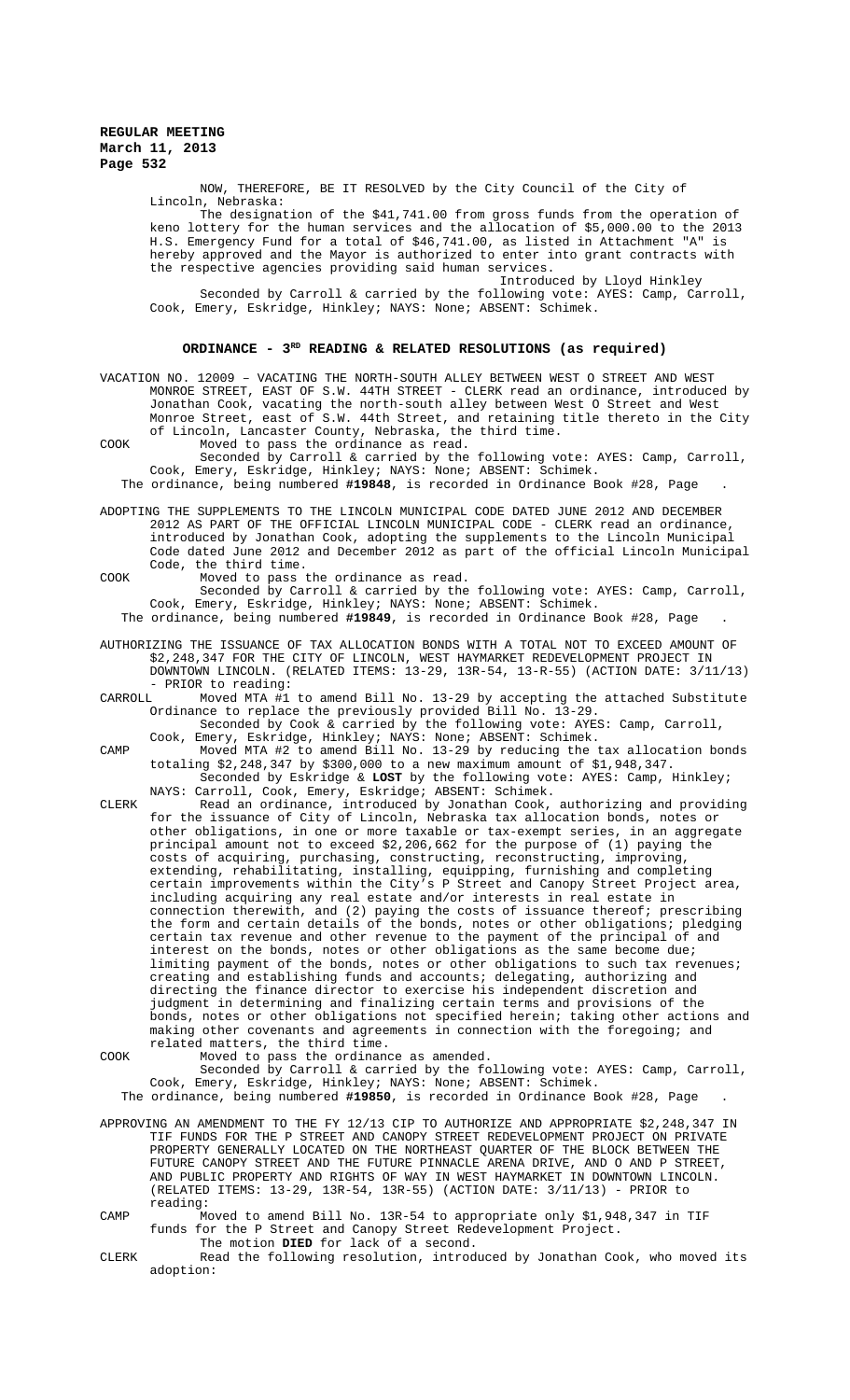A-87256 WHEREAS, Resolution No. A-86975, adopted by the City Council of Lincoln, Nebraska on August 20, 2012, adopted the fiscal year 2012-2013 annual budget for the City of Lincoln and further adopted the Capital Improvement Program attached to Resolution No. A-86975 as Schedule No. 5; and

WHEREAS, Resolution No. A-86975 appropriated all money received or to be received from the County of Lancaster, the State of Nebraska, or the United States, as well as from any grants, donations, or contributions received for public purposes and the interest thereon notwithstanding any sum limitation set forth in the annual budget; and

WHEREAS, a capital improvement project for the P Street and Canopy Street Redevelopment Project was not included within Schedule No. 5 of the Annual Budget as a capital improvement project to be funded in fiscal year 2012-2013; and

WHEREAS, the City desires to amend the first year (2012-2013) of the Fiscal Year 2012/2013 – 2017/2018 Six Year Capital Improvement Program (CIP) to establish a project for the P Street and Canopy Street Redevelopment Project, and establish appropriations for that project; and

WHEREAS, Article IX-B Section 7 of the Lincoln City Charter states that, "The [city] council shall not appropriate any money in any budget for any capital improvements project unless and until the conformity or non-conformity of the project has been reported on by the Planning Department by special report or in connection with the Capital Improvements Programming process." The Charter definition of "Planning Department" includes the Planning Commission; and

WHEREAS, the Lincoln City-Lancaster County Planning Commission has reviewed the P Street and Canopy Street Redevelopment Project as a capital improvement project for conformity or nonconformity with the Comprehensive Plan and found the proposed Redevelopment Project to be in conformity with the Comprehensive Plan.

NOW, THEREFORE, BE IT RESOLVED by the City Council of the City of Lincoln, Nebraska:

That the implementation of the P Street and Canopy Street Redevelopment Project for a new office building and associated site clearance, streetscape improvements, street improvements and utility removal within the Project Area, is hereby established as a capital improvement project within the Capital Improvement Program.

BE IT FURTHER RESOLVED that the Capital Improvement Program on Schedule 5 of Resolution No. A-86975 be amended by adding the P Street and Canopy Street Redevelopment Project to the Urban Development Department's list of capital improvement projects on Schedule 5.

BE IT FURTHER RESOLVED that the City Council hereby appropriates and directs the Finance Director to make the necessary adjustments to the annual budget to designate \$2.25 million from Tax Increment Financing for this P Street and Canopy Street Redevelopment Project.

Introduced by Jonathan Cook Seconded by Carroll & carried by the following vote: AYES: Carroll, Cook, Emery, Eskridge, Hinkley; NAYS: Camp; ABSENT: Schimek.

APPROVING THE WEST HAYMARKET P STREET AND CANOPY STREET REDEVELOPMENT PROJECT REDEVELOPMENT AGREEMENT BETWEEN PROJECT OSCAR, LLC AND THE CITY RELATING TO THE REDEVELOPMENT OF PROPERTY ON PRIVATE PROPERTY GENERALLY LOCATED ON THE NORTHEAST QUARTER OF THE BLOCK BETWEEN THE FUTURE CANOPY STREET AND THE FUTURE PINNACLE ARENA DRIVE, AND O AND P STREET, AND PUBLIC PROPERTY AND RIGHTS OF WAY IN WEST HAYMARKET IN DOWNTOWN LINCOLN. (RELATED ITEMS: 13-29, 13R-54, 13R-55, 13R-60) (ACTION DATE: 3/11/13) - PRIOR to reading:

CARROLL Moved MTA #1 to amend Bill No. 13R-55 by accepting the attached Substitute Attachment "A" West Haymarket Redevelopment Agreement (P Street and Canopy Street Project) to replace the previously provided Attachment "A" to Bill No. 13R-55.

Seconded by Cook & carried by the following vote: AYES: Camp, Carroll, Cook, Emery, Eskridge, Hinkley; NAYS: None; ABSENT: Schimek.

CLERK Read the following amended resolution, introduced by Jonathan Cook, who moved its adoption:

A-87257 BE IT RESOLVED by the City Council of the City of Lincoln, Nebraska: That the attached West Haymarket Redevelopment Agreement for P Street and Canopy Street Project, between the City of Lincoln, Nebraska, the West Haymarket Joint Public Agency and Project Oscar, LLC, relating to the redevelopment of property generally located on the northeast quarter of the block between the future Canopy Street and the future Pinnacle Arena Drive, and O and P Streets, upon the terms and conditions set forth in said Redevelopment Agreement, which is attached hereto marked as Attachment "A", is hereby approved and the Mayor is authorized to execute the same on behalf of the City of Lincoln.

The City Clerk is directed to transmit one fully executed original of said Agreement to Rick Peo, Assistant City Attorney, for transmittal to the parties.

Introduced by Jonathan Cook Seconded by Carroll & carried by the following vote: AYES: Camp, Carroll, Cook, Emery, Eskridge, Hinkley; NAYS: None; ABSENT: Schimek.

APPROVING THE ISSUANCE OF NOT TO EXCEED \$30,000,000 OF GENERAL OBLIGATION FACILITY BONDS OF THE WEST HAYMARKET JOINT PUBLIC AGENCY FOR THE PURPOSE OF FINANCING THE COSTS OF CONSTRUCTING TWO PARKING GARAGES (DECK 2 AND DECK 3) IN THE WEST HAYMARKET REDEVELOPMENT AREA OF THE CITY OF LINCOLN. (RELATED ITEMS: 13-29, 13R-54, 13R-55, 13R-60) (ACTION DATE: 3/11/13) - PRIOR to reading: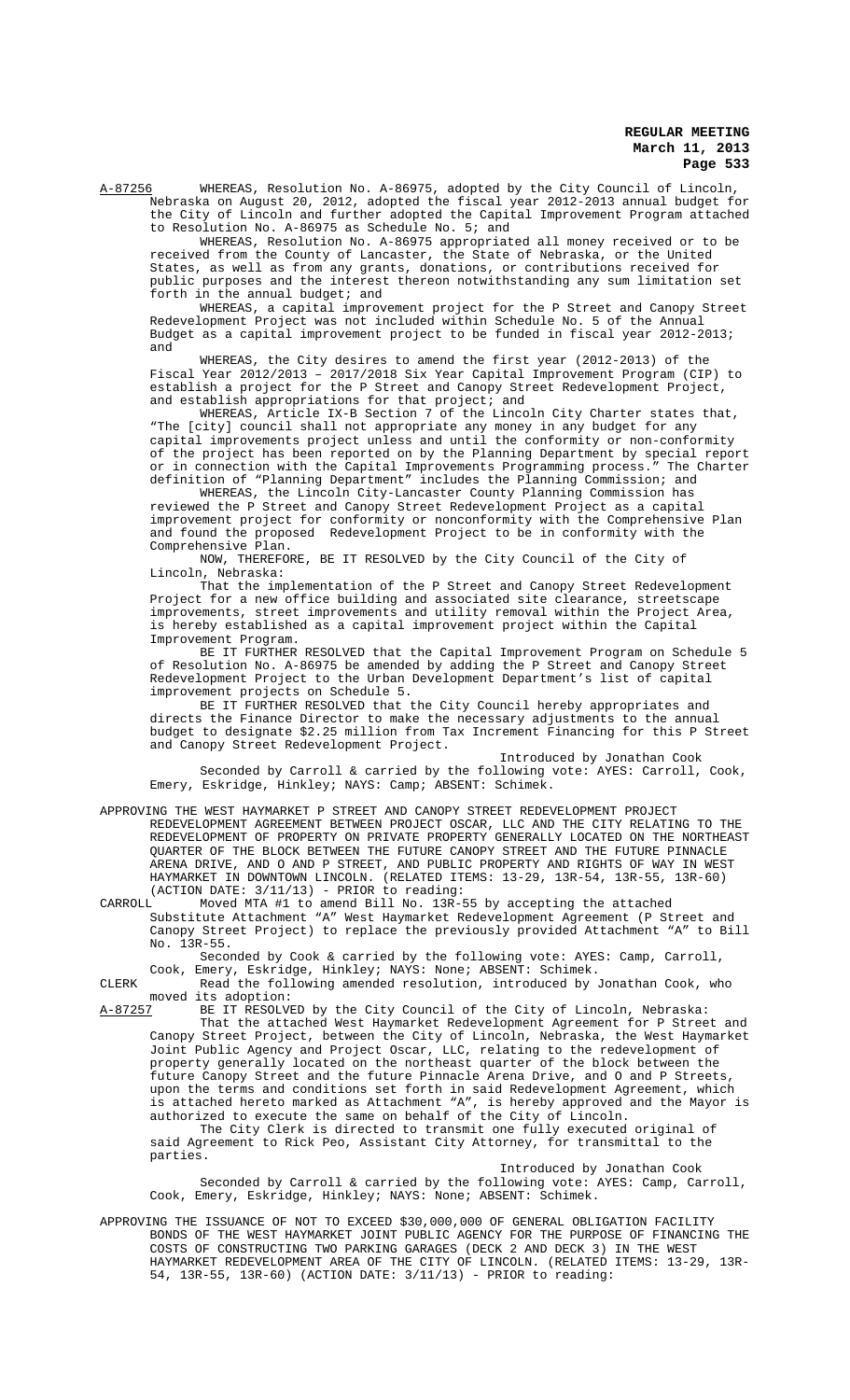CARROLL Moved MTA #1 to amend Bill No. 13R-60 by accepting the attached Substitute Resolution to replace the previously provided Bill No. 13R-60. Seconded by Cook & carried by the following vote: AYES: Camp, Carroll, Cook, Emery, Eskridge, Hinkley; NAYS: None; ABSENT: Schimek.

CLERK Read the following amended resolution, introduced by Jonathan Cook, who moved its adoption:<br>A-87258 WHEREAS, the

A-87258 WHEREAS, the West Haymarket Joint Public Agency ("Agency") has been duly organized by the City of Lincoln, Nebraska (the "City") and the Board of Regents of the University of Nebraska ("the Regents") pursuant to the provisions of (a) the Joint Public Agency Act (Chapter 13, Article 25, Reissue Revised Statutes of Nebraska, as amended, herein referred to as the "Act") and (b) Joint Public Agency Agreement Creating the West Haymarket Joint Public Agency, dated as of April 1, 2010, between the City of Lincoln, Nebraska (the "City") and the Board of Regents of the University of Nebraska (the "Regents"), as amended and restated by the Amended and Restated Joint Public Agency Agreement of the West Haymarket Joint Public Agency, dated January 20, 2011 (collectively, the "JPA Agreement"), between the City and the Regents, and is validly existing as a joint public agency of the State of Nebraska (the "State"); and

WHEREAS, the Agency is organized (a) for purposes of constructing, equipping, furnishing and financing public facilities in the West Haymarket Redevelopment Area of the City including but not limited to (1) a sports/entertainment arena (the "Arena"), (2) roads, streets and sidewalks, (3) a pedestrian overpass, (4) public plaza space, (5) sanitary sewer mains, (6) water mains, (7) electric transmission lines, (8) drainage systems, (9) flood control, (10) parking garages and (11) surface parking lots (collectively, the "Facilities"), and (b) to (1) acquire land and to relocate existing business, and (2) undertake environmental remediation and site preparation as necessary and appropriate for the construction, equipping, furnishing and financing of the Facilities (collectively, as itemized on Exhibit A to the Facilities Agreement, dated September 8, 2010, between the City and the Agency, as the same may be amended from time to time, (the "Projects," and, individually, a "Project"); and

WHEREAS, the Agency has determined that, in order to provide funds to pay for the design and construction of two additional parking garages in the West Haymarket Redevelopment Area of the City designated as Decks 2 and 3 to support the parking needs of private development activity occurring within the West Haymarket Redevelopment Area, it is necessary for the Agency to issue its Parking Revenue Bonds in an amount not to exceed \$30 million; and

WHEREAS, Article VI of the JPA Agreement provides that the Agency shall not issue any bonds or other form of indebtedness without the question of whether the Agency should issue such bonds being first presented to and approved by the Mayor and City Council of the City of Lincoln; and

WHEREAS, the City Council finds that the Agency should issue its Parking Revenue Bonds in an amount not to exceed \$30 million to provide funds to pay the cost of the design and construction of parking garage Deck 2 and Deck 3. NOW, THEREFORE, BE IT RESOLVED by the City Council of the City of Lincoln, Nebraska:

The Agency is hereby authorized to take any and all action necessary to issue its Parking Revenue Bonds, in one or more series, in an aggregate principal amount not to exceed \$30 million, having such date of maturities, interest rates and redemption provisions as shall be determined by the Agency in the resolution of the Agency authorizing the issuance of the Parking Revenue Bonds.

Introduced by Jonathan Cook Seconded by Carroll & carried by the following vote: AYES: Camp, Carroll, Cook, Emery, Eskridge, Hinkley; NAYS: None; ABSENT: Schimek.

AUTHORIZING THE PURCHASE AGREEMENT FOR THE SALE OF SURPLUS PROPERTY GENERALLY LOCATED AT 18TH AND Q STREETS IN DOWNTOWN LINCOLN TO THE UNIVERSITY OF NEBRASKA BOARD OF REGENTS. (RELATED ITEMS: 13-30, 13-31, 13R-56, 13R-57) (ACTION DATE: 3/11/13) PRIOR to reading:<br>CARROLL Moved MTA

Moved MTA #1 to amend Bill No. 13-30 by accepting the attached Substitute Attachment "A" Transfer Property Agreement to replace the previously provided Attachment "A" to Bill No. 13-30.

Seconded by Cook & carried by the following vote: AYES: Camp, Carroll, Cook, Emery, Eskridge, Hinkley; NAYS: None; ABSENT: Schimek.

CLERK Read an ordinance, introduced by Jonathan Cook, approving a Property Transfer Agreement between the City of Lincoln and the Board of Regents of the University of Nebraska authorizing the transfer of City owned property within the block bounded by 18th Street, Antelope Valley Parkway, Q Street, and R Street, more commonly known as the 18th and R Block, the third time. COOK Moved to pass the ordinance as amended.

Seconded by Carroll & carried by the following vote: AYES: Camp, Carroll, Cook, Emery, Eskridge, Hinkley; NAYS: None; ABSENT: Schimek.

The ordinance, being numbered **#19851**, is recorded in Ordinance Book #28, Page .

AUTHORIZING THE ISSUANCE OF TAX ALLOCATION BONDS WITH A TOTAL NOT TO EXCEED AMOUNT OF \$4,304,577 FOR THE CITY OF LINCOLN, 18TH AND Q REDEVELOPMENT PROJECT IN GREATER DOWNTOWN LINCOLN. (RELATED ITEMS: 13-30, 13-31, 13R-56, 13R-57) (ACTION DATE: 3/11/13) - CLERK read an ordinance, introduced by Jonathan Cook, authorizing and providing for the issuance of City of Lincoln, Nebraska tax allocation bonds, notes or other obligations, in one or more taxable or tax-exempt series, in an aggregate principal amount not to exceed \$4,304,000 for the purpose of (1) paying the costs of acquiring, purchasing, constructing, reconstructing, improving, extending, rehabilitating, installing, equipping, furnishing and completing certain improvements within the City's 18th and Q Redevelopment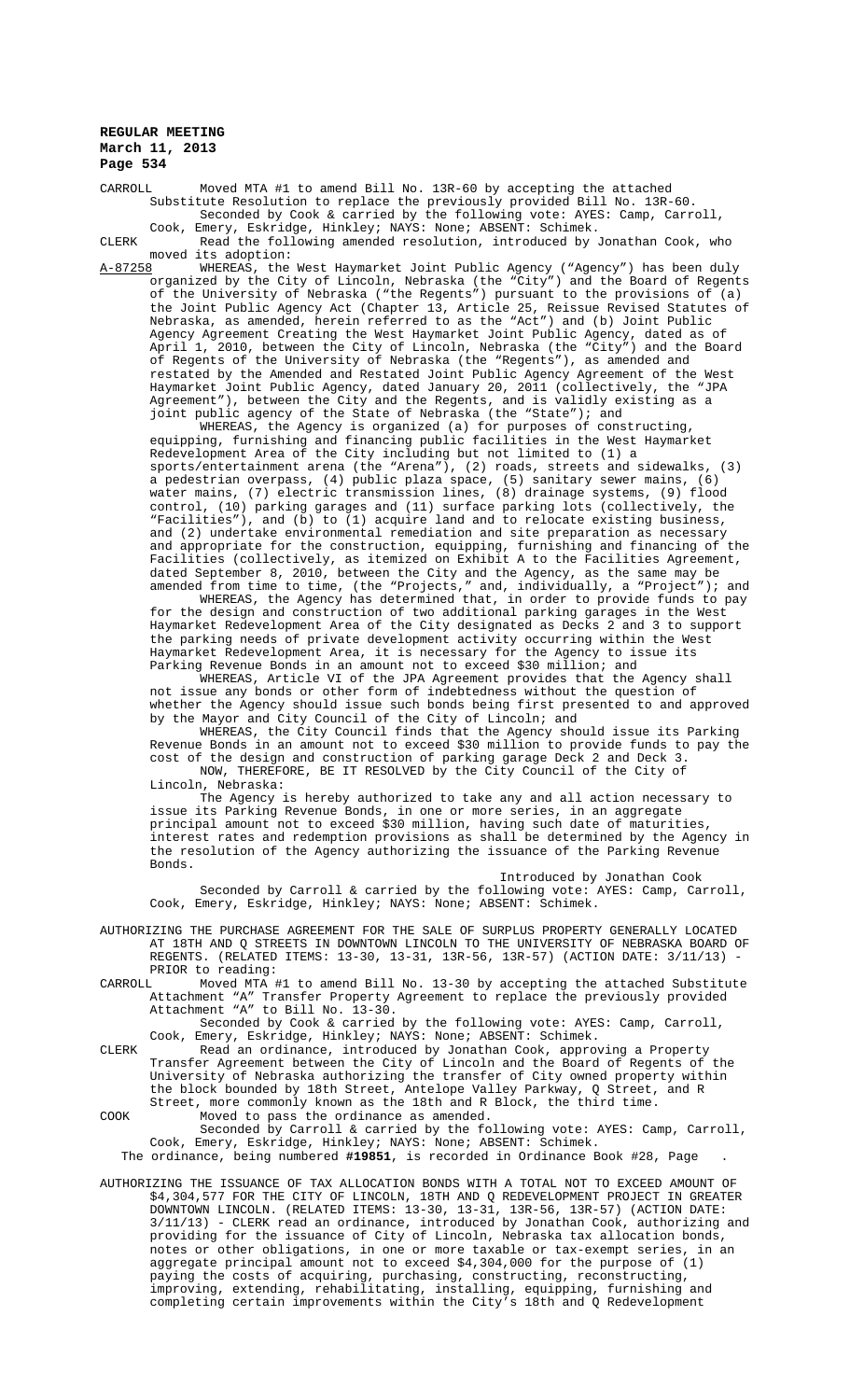Project Area, including acquiring any real estate and/or interests in real estate in connection therewith, and (2) paying the costs of issuance thereof; prescribing the form and certain details of the bonds, notes or other obligations; pledging certain tax revenue and other revenue to the payment of the principal of and interest on the bonds, notes or other obligations as the of and interest on the bonds, notes or other obligations as the same become due; limiting payment of the bonds, notes or other obligations to such tax revenues; creating and establishing funds and accounts; delegating, authorizing and directing the finance director to exercise his independent discretion and judgment in determining and finalizing certain terms and provisions of the bonds, notes or other obligations not specified herein; taking other actions and making other covenants and agreements in connection with the foregoing; and related matters, the third time.

COOK Moved to pass the ordinance as read.

Seconded by Carroll & carried by the following vote: AYES: Camp, Carroll, Cook, Emery, Eskridge, Hinkley; NAYS: None; ABSENT: Schimek. The ordinance, being numbered **#19852**, is recorded in Ordinance Book #28, Page .

APPROVING AN AMENDMENT TO THE FY 12/13 CIP TO AUTHORIZE AND APPROPRIATE \$4,304,577 IN TIF FUNDS FOR THE 18TH AND Q REDEVELOPMENT PROJECT ON PRIVATE PROPERTY GENERALLY LOCATED IN THE BLOCK BOUNDED BY 18TH STREET AND ANTELOPE VALLEY PARKWAY, AND Q AND R STREET, AND ADJACENT RIGHTS OF WAY IN GREATER DOWNTOWN LINCOLN. (RELATED ITEMS: 13-30, 13-31, 13R-56, 13R-57) (ACTION DATE: 3/11/13) - CLERK read the following resolution, introduced by Jonathan Cook, who moved its adoption:

A-87259 WHEREAS, Resolution No. A-86975, adopted by the City Council of Lincoln, Nebraska on August 20, 2012, adopted the fiscal year 2012-2013 annual budget for the City of Lincoln and further adopted the Capital Improvement Program attached to Resolution No. A-86975 as Schedule No. 5; and

WHEREAS, Resolution No. A-86975 appropriated all money received or to be received from the County of Lancaster, the State of Nebraska, or the United States, as well as from any grants, donations, or contributions received for public purposes and the interest thereon notwithstanding any sum limitation set forth in the annual budget; and

WHEREAS, a resolution was adopted by the City Council for the City of Lincoln, approving the 18th & Q Redevelopment Project as an approved project, Project M in the Antelope Valley Redevelopment Plan; and

WHEREAS, a capital improvement project for the 18th & Q Redevelopment Project was not included within Schedule No. 5 of the Annual Budget as a capital improvement project to be funded in fiscal year 2012-2013; and

WHEREAS, the City desires to amend the first year (2012-2013) of the Fiscal Year 2012/2013 – 2017/2018 Six Year Capital Improvement Program (CIP) to establish a project for the 18th & Q Redevelopment Project, and establish appropriations for that project; and

WHEREAS, Article IX-B Section 7 of the Lincoln City Charter states that, "The [city] council shall not appropriate any money in any budget for any capital improvements project unless and until the conformity or non-conformity of the project has been reported on by the Planning Department by special report or in connection with the Capital Improvements Programming process." The Charter definition of "Planning Department" includes the Planning Commission; and

WHEREAS, the Lincoln City-Lancaster County Planning Commission has reviewed the 18th & Q Redevelopment Project as a capital improvement project for conformity or nonconformity with the Comprehensive Plan as part of its review of an amendment to the Antelope Valley Redevelopment Plan to establish the 18th & Q Redevelopment Project as a project in said Plan; and

WHEREAS, the Planning Commission found the proposed Redevelopment Project to be in conformity with the Comprehensive Plan.

NOW, THEREFORE, BE IT RESOLVED by the City Council of the City of Lincoln, Nebraska:

That the implementation of the 18th & Q Redevelopment Project for a new residential building and parking garage and associated site clearance, streetscape improvements, street improvements and utility removal within the Project Area, is hereby established as a capital improvement project within the Capital Improvement Program.

BE IT FURTHER RESOLVED that the Capital Improvement Program on Schedule 5 of Resolution No. A-86975 be amended by adding the 18th & Q Redevelopment Project to the Urban Development Department's list of capital improvement projects on Schedule 5.

BE IT FURTHER RESOLVED that the City Council hereby appropriates and directs the Finance Director to make the necessary adjustments to the annual budget to designate \$4.5 million from Tax Increment Financing for this 18th & Q Redevelopment Project.

Introduced by Jonathan Cook Seconded by Carroll & carried by the following vote: AYES: Camp, Carroll, Cook, Emery, Eskridge, Hinkley; NAYS: None; ABSENT: Schimek.

APPROVING THE 18TH AND Q REDEVELOPMENT PROJECT AGREEMENT BETWEEN AF-18R-LINCOLN AND THE CITY RELATING TO THE REDEVELOPMENT OF PROPERTY ON PRIVATE PROPERTY GENERALLY LOCATED ON THE BLOCK BOUNDED BY 18TH STREET AND ANTELOPE VALLEY PARKWAY, AND Q AND R STREETS, AND ADJACENT RIGHTS OF WAY IN GREATER DOWNTOWN LINCOLN. (RELATED ITEMS: 13-30, 13-31, 13R-56, 13R-57) (ACTION DATE: 3/11/13) - PRIOR to reading: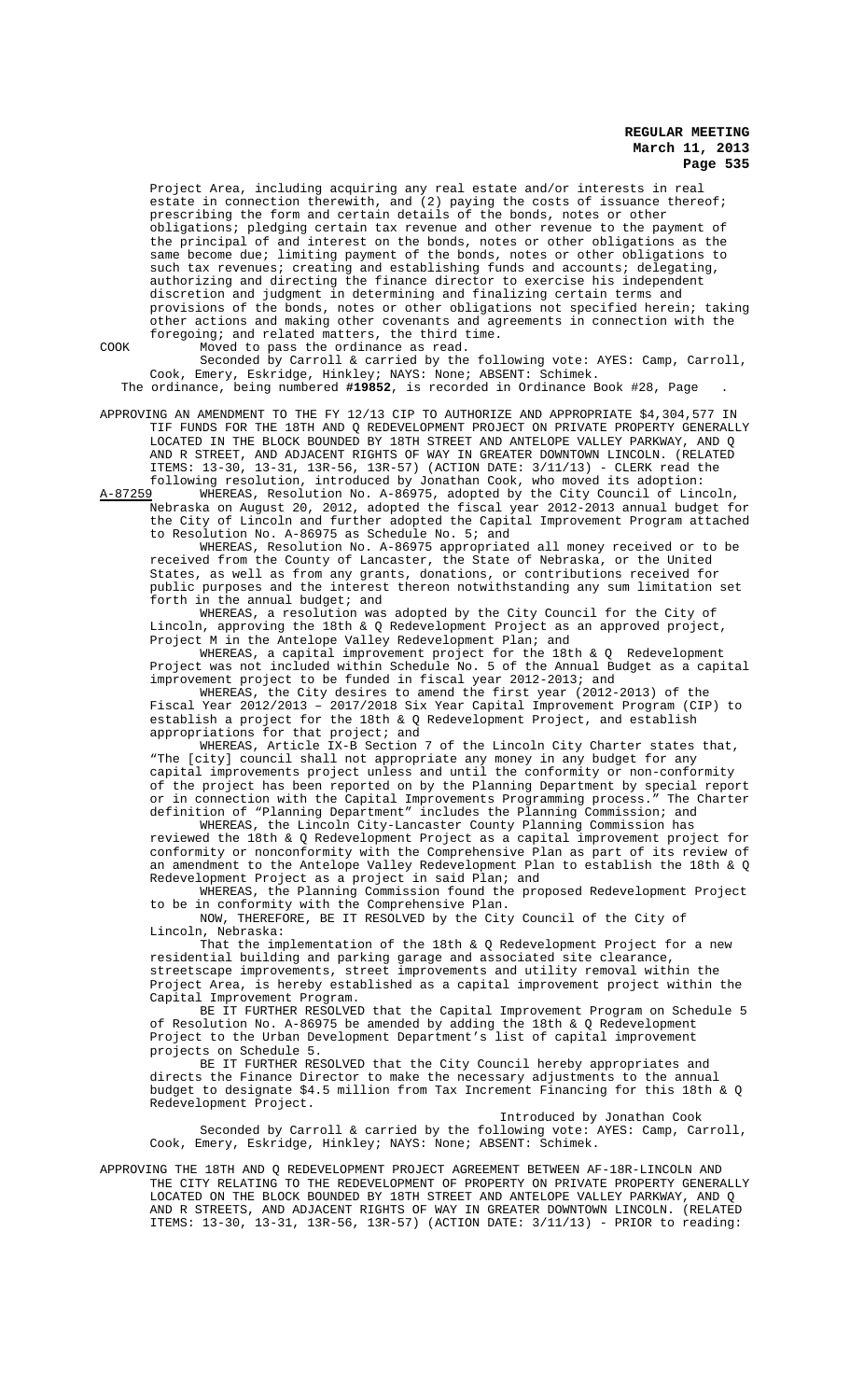CARROLL Moved MTA #1 to amend Bill No. 13R-57 by accepting the attached Substitute Attachment "A" 18th and Q Redevelopment Agreement to replace the previously provided Attachment "A" to Bill No. 13R-57. Seconded by Cook & carried by the following vote: AYES: Camp, Carroll,

Cook, Emery, Eskridge, Hinkley; NAYS: None; ABSENT: Schimek.

CLERK Read the following resolution, introduced by Jonathan Cook, who moved its adoption:<br>A-87260 BE

A-87260 BE IT RESOLVED by the City Council of the City of Lincoln, Nebraska: That the attached City of Lincoln Redevelopment Agreement for 18th & Q, between the City of Lincoln, Nebraska and AF-18R-Lincoln, LLC, relating to the redevelopment of property generally bounded by R Street on the north, Q Street on the south, 18th Street on the west, and Antelope Valley Parkway on the east, upon the terms and conditions set forth in said Redevelopment Agreement, which is attached hereto marked as Attachment "A", is hereby approved and the Mayor is authorized to execute the same on behalf of the City of Lincoln. The City Clerk is directed to transmit one fully executed original of

said Agreement to Rick Peo, Assistant City Attorney, for transmittal to the parties.

Introduced by Jonathan Cook Seconded by Carroll & carried by the following vote: AYES: Camp, Carroll, Cook, Emery, Eskridge, Hinkley; NAYS: None; ABSENT: Schimek.

# ORDINANCES - 1<sup>st</sup> READING & RELATED RESOLUTIONS (as required)

- APPROVING A LEASE BETWEEN THE CITY OF LINCOLN AND TANYA A. PORTER AND DAMIAN A. PORTER FOR THE LEASE OF APPROXIMATELY 3,850 SQUARE FEET AT THE SOUTHWEST CORNER OF THE GROUND LEVEL OF THE CENTRUM PARKING GARAGE, GENERALLY LOCATED AT 1100 N STREET, FOR USE AS A DAY CARE FACILITY FOR A FIVE YEAR TERM WITH AN OPTION TO RENEW THE LEASE FOR AN ADDITIONAL FIVE YEAR TERM - CLERK read an ordinance, introduced by Jon Camp, accepting and approving a Lease Agreement between the City of Lincoln, Nebraska and Tanya A. Porter and Damian A. Porter for the lease of approximately 3,850 sq. ft. of space in the southwest corner of the ground level of the space in the southwest corner of the ground level of Centrum Parking Garage, generally located at 1100 N Street, for use as a day care facility, the first time.
- AMENDING CHAPTER 4.16 OF THE LINCOLN MUNICIPAL CODE RELATING TO HOSPITAL BOARD BY AMENDING SECTION 4.16.007 TO ESTABLISH A PROCEDURE FOR INVADING THE CORPUS OF THE FUND IN THE EVENT OF A PUBLIC HEALTH EMERGENCY; AMENDING SECTION 4.16.010 OF THE CODE TO CLARIFY THAT EX OFFICIO MEMBERS OF THE BOARD OF TRUSTEES OF THE COMMUNITY HEALTH ENDOWMENT SHALL BE ENTITLED TO VOTE; REMOVING THE PROHIBITION THAT PREVENTS THE DIRECTOR OF AN ACUTE CARE HOSPITAL IN LINCOLN FROM SERVING ON THE BOARD OF TRUSTEES AND ADDING A PROHIBITION AGAINST ELECTED OFFICIALS SERVING ON THE BOARD OF TRUSTEES; AND PROVIDING THAT MEMBERS OTHER THAN EX OFFICIO MEMBERS MAY NOT SERVE MORE THAN TWO SUCCESSIVE TERMS ON THE BOARD OF TRUSTEES, EXCEPT FOR MEMBERS WHO ARE APPOINTED TO FILL A VACANCY ON THE BOARD; AMENDING SECTION 4.16.050 TO REMOVE LANGUAGE THAT WAS ONLY APPLICABLE TO THE ORIGINAL APPOINTMENT OF THE BOARD AT ITS INCEPTION; AND AMENDING 4.16.060 TO CHANGE THE TITLE OF THE EXECUTIVE DIRECTOR OF THE COMMUNITY HEALTH ENDOWMENT TO PRESIDENT/CEO - CLERK read an ordinance, introduced by Eugene Carroll, amending Chapter 4.16 of the Lincoln Municipal Code relating to hospital board by amending Section 4.16.007 to establish a procedure for invading the corpus of the Fund in the event of a public health emergency; amending Section 4.16.010 of the Code to clarify that ex officio members of the Board of Trustees of the Community Health Endowment shall be entitled to vote; removing the prohibition that prevents the director of an acute care hospital in Lincoln from serving on the Board of Trustees and adding a prohibition against elected officials serving on the Board of Trustees; and providing that members other than ex officio members may not serve more than two successive terms on the Board of Trustees, except for members who are appointed to fill a vacancy on the Board; amending Section 4.16.050 to remove language that was only applicable to the original appointment of the Board at its inception; amending 4.16.060 to change the title of the executive director of the Community Health Endowment to President/CEO; and repealing Sections 4.16.007, 4.16.010, 4.16.050 and 4.16.060 as hitherto existing, the first time.

## RESOLUTIONS - 1<sup>ST</sup> READING - ADVANCE NOTICE

REAPPOINTING CATHERINE BEECHAM AND BERWYN JONES TO THE HISTORIC PRESERVATION COMMISSION FOR TERMS EXPIRING APRIL 15, 2016.

REAPPOINTING JON CAMP TO THE DISTRICT ENERGY CORPORATION FOR A TERM EXPIRING DECEMBER 31, 2014.

### **MISCELLANEOUS BUSINESS**

HEARING DATE OF MONDAY, FEBRUARY 1, 2010, REQUESTED BY J. MICHAEL RIERDEN ON BEHALF OF LINCOLN FEDERAL SAVINGS BANK AND STONEBRIDGE CREEK LLC APPEALING FROM THE DETERMINATION OF IMPACT FEES IMPOSED ON THE PROPERTY LEGALLY DESCRIBED AS LOTS 39, 45, 46, 47, 49, 50 IN SECTION 25, TOWNSHIP 11 NORTH, RANGE 6 EAST GENERALLY